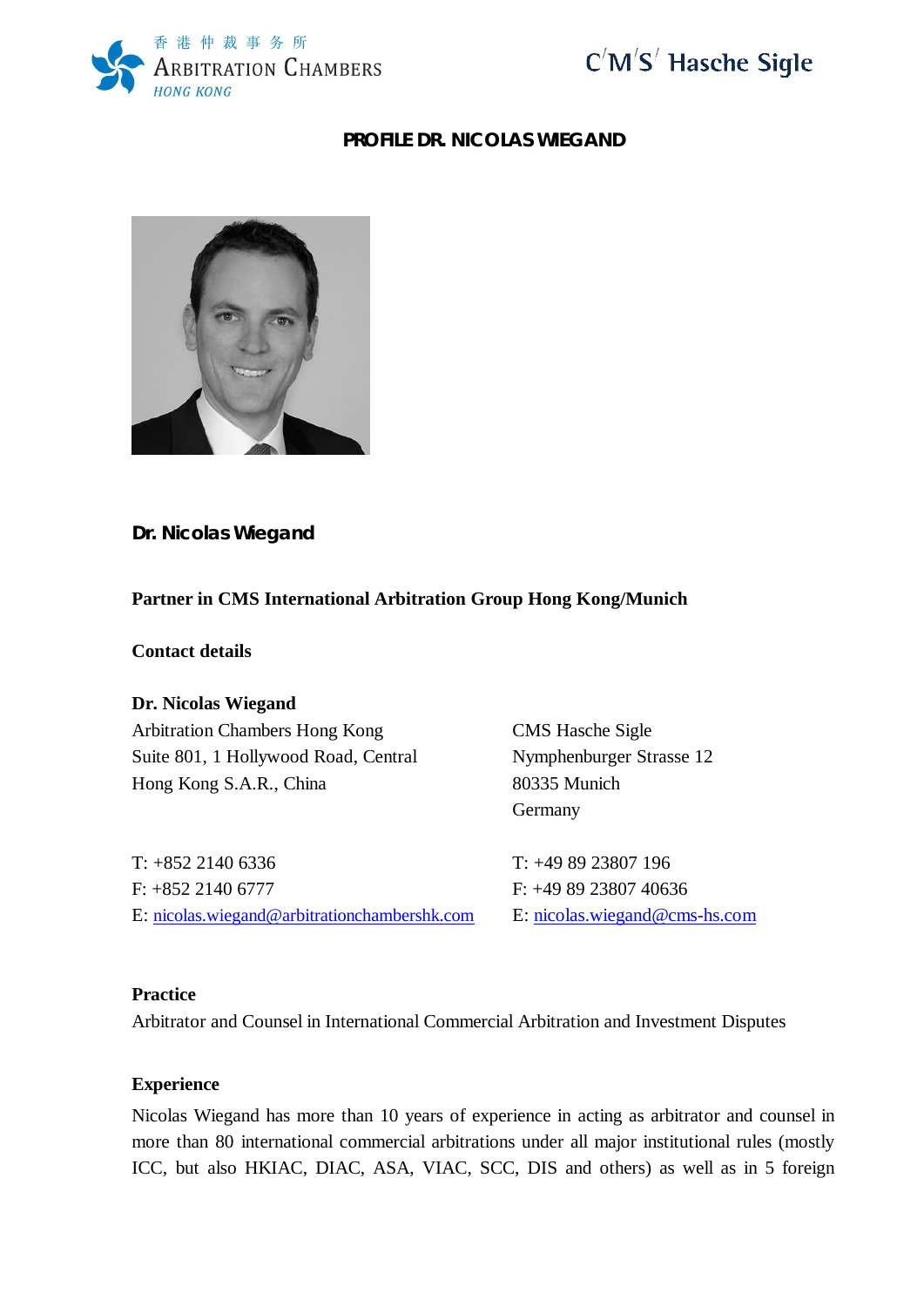investment treaty disputes. In addition to his practice as arbitrator and counsel, he has also gained significant experience as assistant to tribunals composed of the world's most eminent arbitrators in a large number of high value and high profile disputes in the early years of his career.

Nicolas (born and raised in Switzerland, German nationality) has previously worked in Australia, the United States and Switzerland and is now based in Hong Kong and Munich. The regional focus of his work is in Asia, in particular at the main arbitration hubs of Hong Kong and Singapore. He has sat as arbitrator in numerous cases at Asian seats and involving Asian parties, and has handled and advised on numerous high profile disputes between Asian and European parties or relating to business activities in Asia. This practice has given him extensive experience in arbitrating in Asia. Inter alia, he is on the panel of arbitrators of the Hong Kong International Arbitration Centre (HKIAC) and on the panel of arbitrators of the Dubai International Arbitration Centre (DIAC).

His most recent practice has focused on disputes relating to, inter alia, licensing agreements, sales and distribution agreements, major projects/construction, investment disputes, asset/share purchase and joint venture agreements (post M&A disputes), IP and IT related disputes as well as gas/energy supply agreements.

## **Arbitrator Nominations**

Nicolas has so far sat as an arbitrator in 15 commercial arbitrations (10 institutional, 5 ad hoc); he was appointed Chairman on three occasions, sole arbitrator in six arbitrations and coarbitrator in six proceedings. The seats of his cases include the world's most important arbitral seats such as Hong Kong, Zurich or Dubai.

#### **Panels/Memberships**

Nicolas is a member of numerous national and international arbitration institutions:

- Arbitrator in several ICC cases
- Panel of Arbitrators of the Hong Kong International Arbitration Centre (HKIAC)
- Panel of Arbitrators of the Dubai International Arbitration Centre (DIAC)
- Panel of Arbitrators of the Kuala Lumpur Regional Centre for Arbitration (KLRCA)
- International Mediator & Arbitrator Panel of the Indian Institute of Arbitration & Mediation (IIAM)
- ICCA Member (and Young ICCA Advisory Member)
- Deutsche Institution für Schiedsgerichtsbarkeit (DIS)
- Swiss Arbitration Association (ASA)